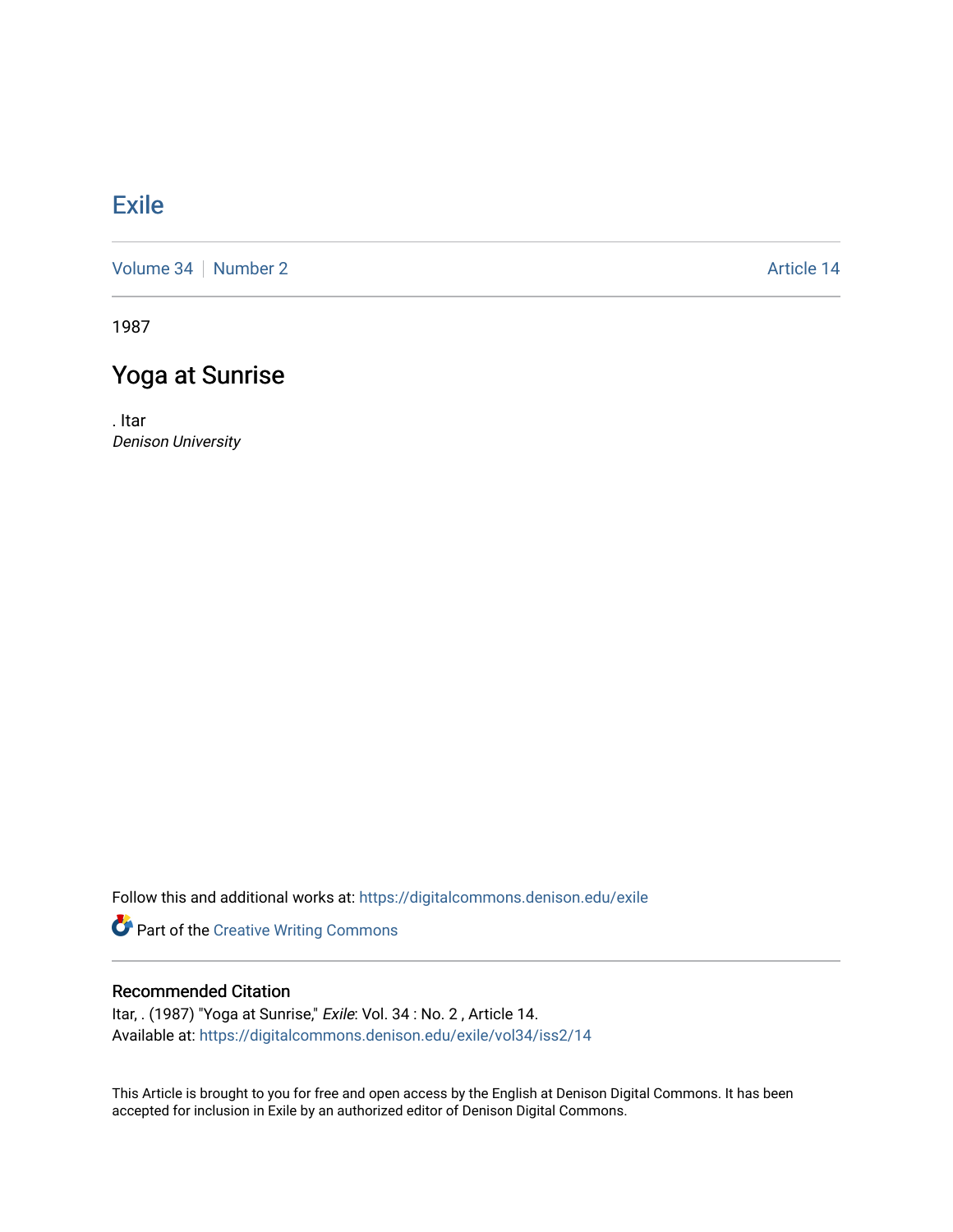## **Yoga At Sunrise**

The thunder of silence smothers the screams of a frenzied world as I sink below the slapping and parting, to a liberating darkness.

My actions reach out

[Oh Mother Sun I rise to greet you]

I sense a pond, a tropical coccoon wrapped tight and shrouded in whiteness of lillies.

My consciousness reaches out

(Oh Mother Sun I rise to greet you)

Round and full I settle in the center, blanketed in the white lotus, a watery drop content like the potent nectar nestled in the flower's belly.

My thoughts reach out